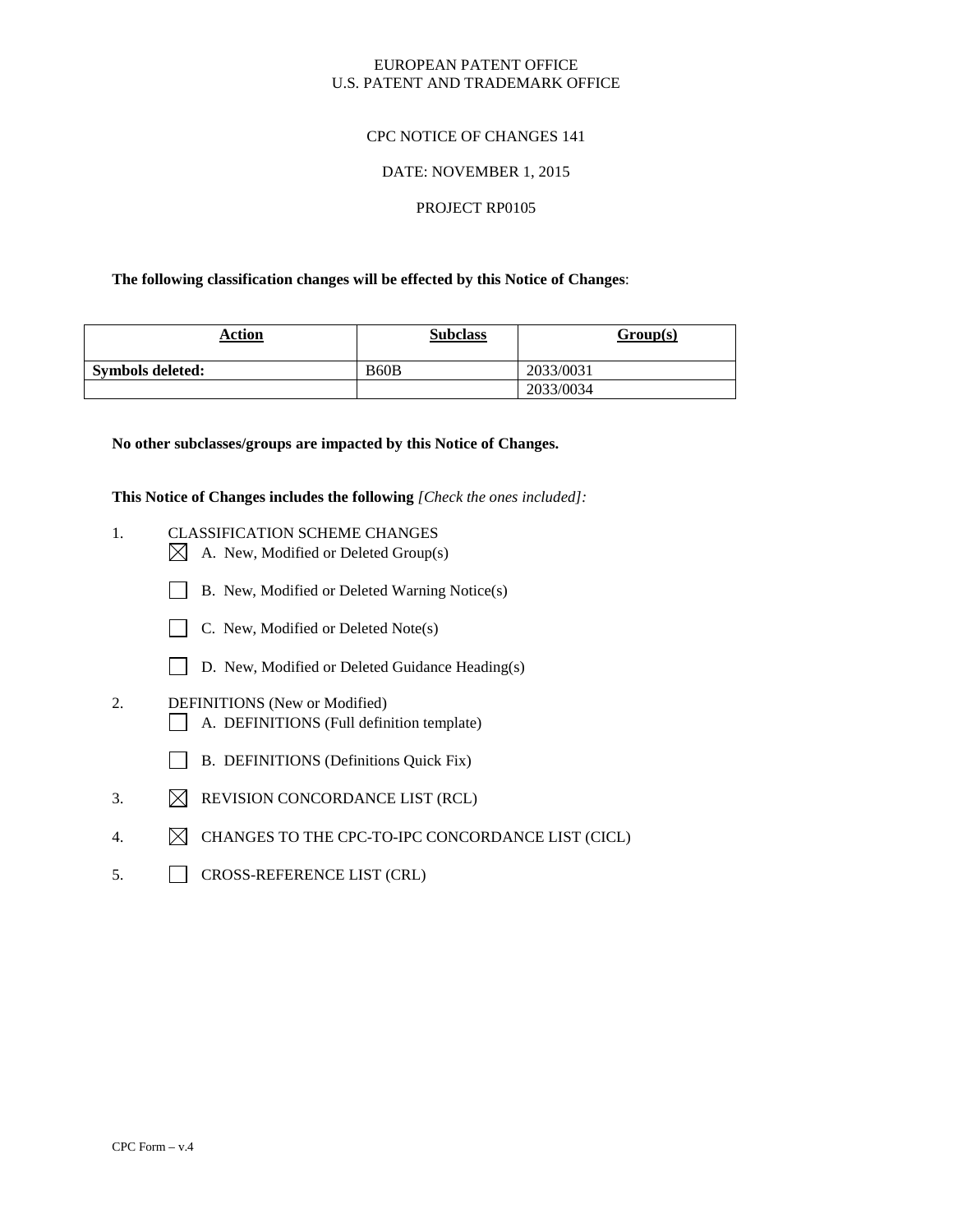### CPC NOTICE OF CHANGES 141

# DATE: NOVEMBER 1, 2015

### PROJECT RP0105

### 1. CLASSIFICATION SCHEME CHANGES

# A. New, Modified or Deleted Group(s)

# **SUBCLASS B60B – VEHICLE WHEELS (making wheels or wheel parts by rolling B21H1/00, by forging, hammering or pressing B21K1/28); CASTORS; AXLES; INCREASING WHEEL ADHESION**

| $Type*$ | <b>Symbol</b>  | Indent<br><b>Level</b><br><b>Number</b><br>of dots<br>(e.g. 0, 1, | <b>Title</b><br>(new or modified)<br>"CPC only" text should<br>normally be enclosed in<br>{curly brackets}** | Transferred to <sup>#</sup>                                                        |
|---------|----------------|-------------------------------------------------------------------|--------------------------------------------------------------------------------------------------------------|------------------------------------------------------------------------------------|
|         | B60B 2033/0031 |                                                                   |                                                                                                              | $\alpha$ <administrative 0028="" 33="" b60b="" to="" transfer=""></administrative> |
|         | B60B 2033/0034 |                                                                   |                                                                                                              | <administrative 00="" 33="" b60b="" to="" transfer=""></administrative>            |

\*N = new entries where reclassification into entries is involved; C = entries with modified file scope where reclassification of documents from the entries is involved;  $Q = new$  entries which are firstly populated with documents via administrative transfers from deleted (D) entries. Afterwards, the transferred documents into the Q entry will either stay or be moved to more appropriate entries, as determined by intellectual reclassification; E= existing entries with enlarged file scope, which receive documents from C or D entries, e.g. when a limiting reference is removed from the entry title; M = entries with no change to the file scope (no reclassification);  $D =$  deleted entries;  $F =$  frozen entries will be deleted once reclassification of documents from the entries is completed;  $U =$  entries that are unchanged.

#### NOTES:

- \*\*No {curly brackets} are used for titles in CPC only subclasses, e.g. C12Y, A23Y; 2000 series symbol titles of groups found at the end of schemes (orthogonal codes); or the Y section titles. The {curly brackets} are used for 2000 series symbol titles found interspersed throughout the main trunk schemes (breakdown codes).
- For U groups, the minimum requirement is to include the U group located immediately prior to the N group or N group array, in order to show the N group hierarchy and improve the readability and understanding of the scheme. Always include the symbol, indent level and title of the U group in the table above.
- All entry types should be included in the scheme changes table above for better understanding of the overall scheme change picture. Symbol, indent level, and title are required for all types except "D" which requires only a symbol.
- #"Transferred to" column must be completed for all C, D, and Q type entries.
- When multiple symbols are included in the "Transferred to" column, avoid using ranges of symbols in order to be as precise as possible.
- For administrative transfer of documents, the following text should be used: "< administrative transfer to XX>" or "<administrative transfer to XX and YY simultaneously>" when administrative transfer of the same documents is to more than one place.
- Administrative transfer to main trunk groups is assumed to be "invention information", unless otherwise indicated, and to 2000 series groups is assumed to be "additional information".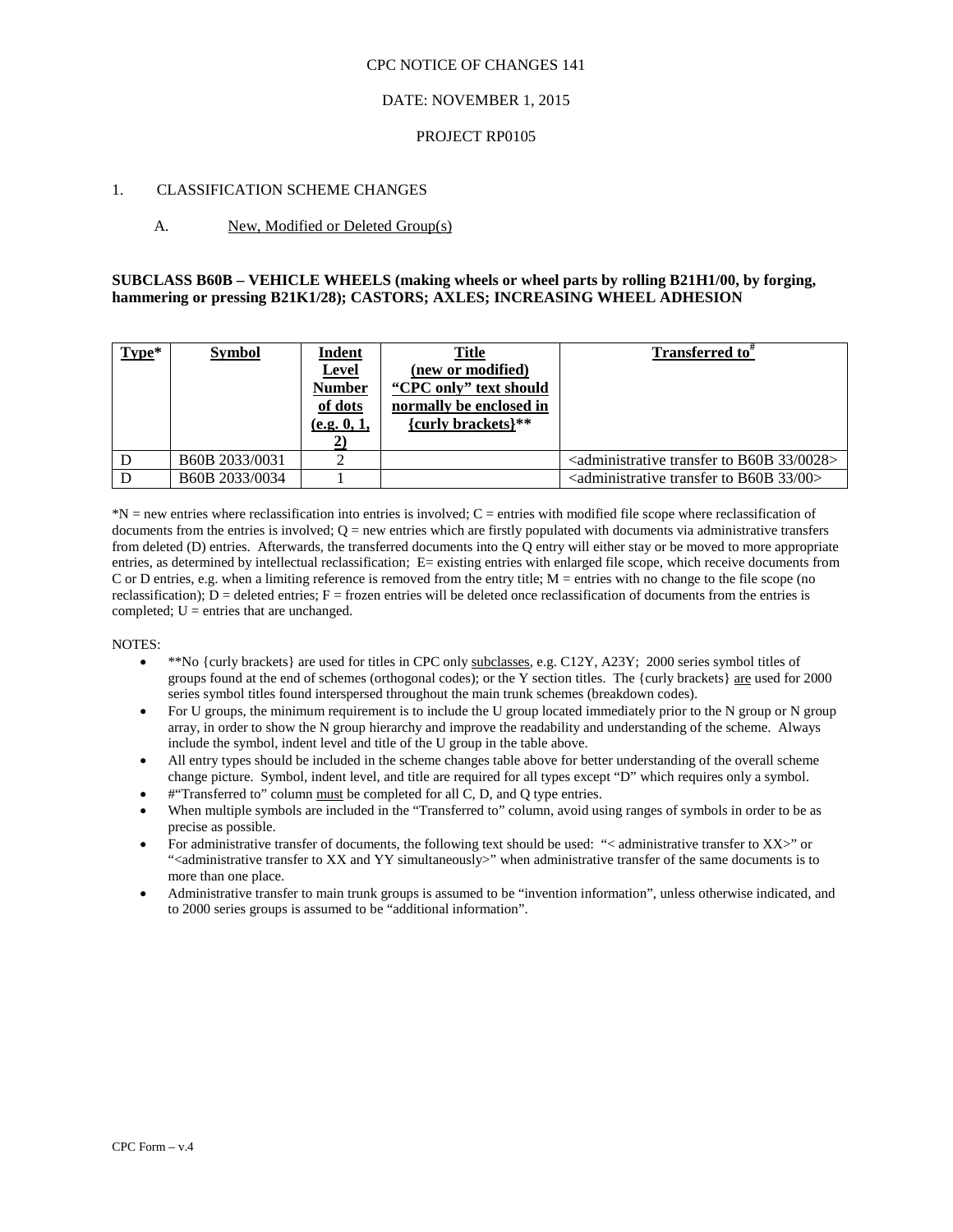### CPC NOTICE OF CHANGES 141

# DATE: NOVEMBER 1, 2015

# PROJECT RP0105

# 3. REVISION CONCORDANCE LIST (RCL)

| Type* | <b>From CPC Symbol (existing)</b>       | To CPC Symbol(s)                                                                            |
|-------|-----------------------------------------|---------------------------------------------------------------------------------------------|
|       | B <sub>60</sub> B <sub>2033</sub> /0031 | $\alpha$ <administrative 0028="" 33="" b60b="" to="" transfer=""></administrative>          |
|       | B <sub>60</sub> B <sub>2033</sub> /0034 | $\alpha$ <administrative 00<math="" 33="" b60b="" to="" transfer="">\alpha</administrative> |

 $*C$  = entries with modified file scope where reclassification of documents from the entries is involved;  $Q$  = new entries which are firstly populated with documents via administrative transfers from deleted (D) entries. Afterwards, the transferred documents into the Q entry will either stay or be moved to more appropriate entries, as determined by intellectual reclassification;  $D =$ deleted entries.

NOTES:

- Only C, D, and Q type entries are included in the table above.
- When multiple symbols are included in the "To" column, avoid using ranges of symbols in order to be as precise as possible.
- For administrative transfer of documents, the following text should be used: "< administrative transfer to XX>" or "<administrative transfer to XX and YY simultaneously>" when administrative transfer of the same documents is to more than one place.
- Administrative transfer to main trunk groups is assumed to be "invention information", unless otherwise indicated, and to 2000 series groups is assumed to be "additional information".